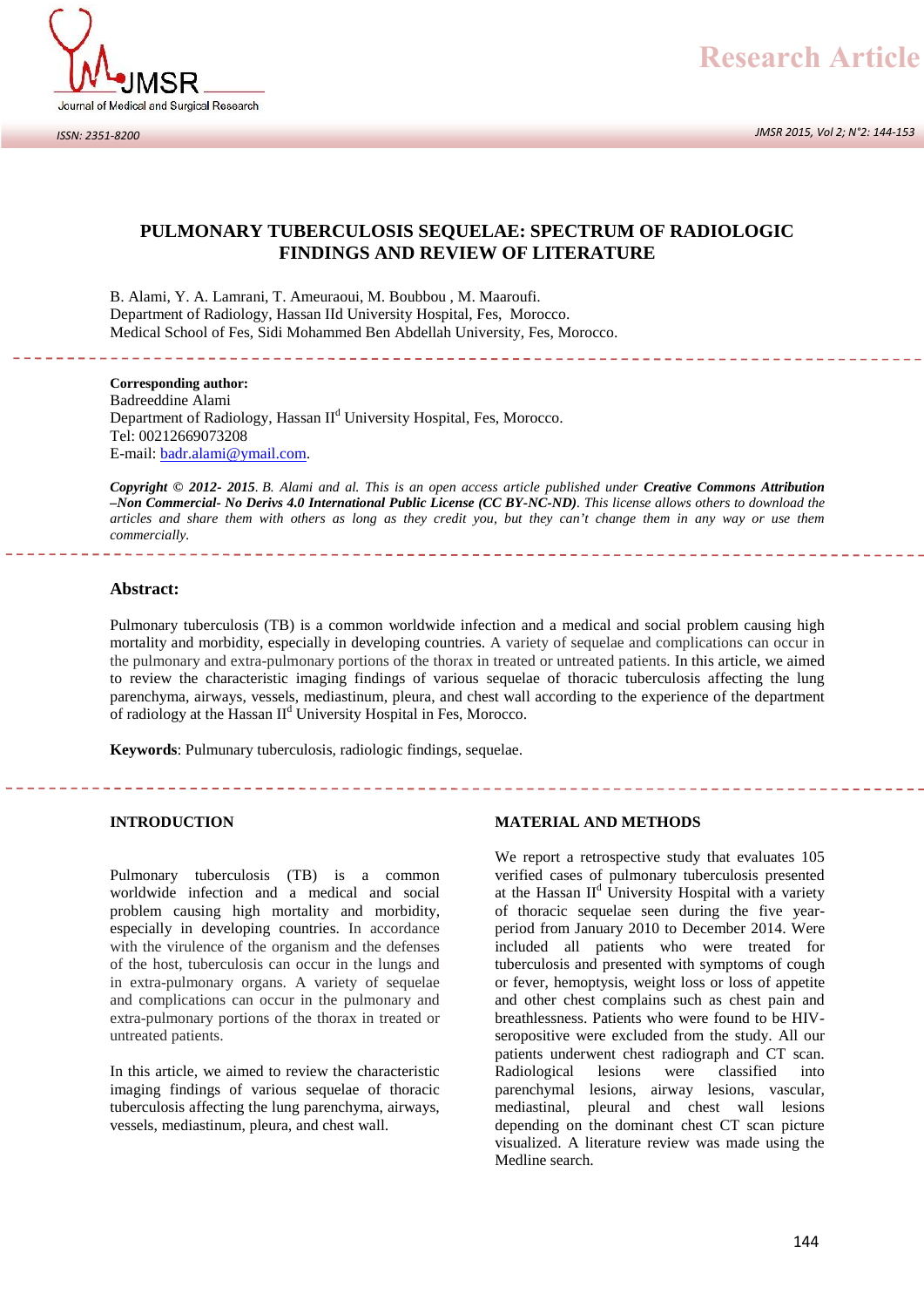

*JMSR 2015, Vol 2; N°2: 144-153*



#### **RESULTS**

The mean age of included patients was 55 years old. Male gender was prominent and the sex-ratio was  $2.5:1.$ 

Chest CT scan showed various thoracic sequelae of tuberculosis :( Table I)

- In lung parenchymal lesions, there were cicatrization atelectasis in 20 cases, residual thin walled cavities in 15 cases, destruction of lung in 6 cases, aspergilloma in 5 cases and bronchogenic carcinoma in 2 cases.
- Bronchiectasis  $(n= 20)$  was most commonly found in airway lesions followed by

tracheobronchial stenosis (n=3) and broncholithiasis  $(n=2)$ .

- Mediastinal lesions were observed in 11 of the total cases, these consist of lymph node calcificationin 8 cases, pericardial tuberculosis in 2 cases, fibrosing mediastinitis in 1 case.
- 11 patients had residual pleural lesions with 5 cases of pleural thickening, 4 cases of fibrothorax and 2 cases of pneumothorax.
- In Chest wall lesions; there were tuberculous spondylitis in 7 cases and empyema necessitatis in 1case.
- Only 2 patients had vascular lesions of secondary pulmonary hypertension

| Type of thoracic sequelae          | Number of<br>cases | Percentage |
|------------------------------------|--------------------|------------|
| <b>Parenchymal lesions</b>         |                    |            |
| cicatrization atelectasis<br>٠     | 20                 | 19.04 %    |
| residual thin-walled cavities<br>٠ | 15                 | 14.28 %    |
| destruction of lung                | 6                  | 5.71 %     |
| aspergilloma                       | 5                  | 4.76 %     |
| bronchogenic carcinoma             | $\overline{c}$     | 1.90 %     |
| <b>Airway lesions</b>              |                    |            |
| bronchiectasis                     | 20                 | 19.04 %    |
| tracheobronchial stenosis          | 3                  | 2.85 %     |
| broncholithiasis                   | $\overline{c}$     | 1.90 %     |
| <b>Mediastinal lesions</b>         |                    |            |
| lymph node calcification           | 8                  | 7.61 %     |
| Pericardial Tuberculosis           | 2                  | 1.90 %     |
| fibrosingmediastinitis             |                    | 0.95%      |
| <b>Pleural lesions</b>             |                    |            |
| chronic empyema                    | 5                  | 4.76%      |
| fibrothorax                        | 4                  | 3.80 %     |
| pneumothorax                       | $\overline{c}$     | 1.90 %     |
| <b>Chest wall lesions</b>          |                    |            |
| tuberculous spondylitis            | 7                  | 6.66 %     |
| empyema Necessitatis               |                    | 0.95%      |
| <b>Vascular lesions</b>            |                    |            |
| secondary pulmonary hypertension   | 2                  | 1.90 %     |

| <b>Table I:</b> type, number and percentage of thoracic sequelae of Tuberculosis in our study |  |
|-----------------------------------------------------------------------------------------------|--|
|                                                                                               |  |

# **DISCUSSION**

# **Parenchymal lesions:**

## **Residual Thin-walled Cavity**

Residual thin-walled cavities may be seen in both active and inactive disease. After antituberculous chemotherapy, the tuberculous cavity may disappear; occasionally, the wall becomes paper-thin and an air-filled cystic space remains [1]. **(Fig. 1)** The wall of a chronic cavity varies from 1 cm to less than 1 mm in thickness and may be smooth, sometimes simulating an emphysematous bulla. It can be difficult to distinguish true cavities from bullae, cysts, or pneumatoceles [2, 3]. **(Fig. 2)**



Fig. 1: Axial CT scan shows a thin-walled cavity, in the both upper lobes, stable for 2 years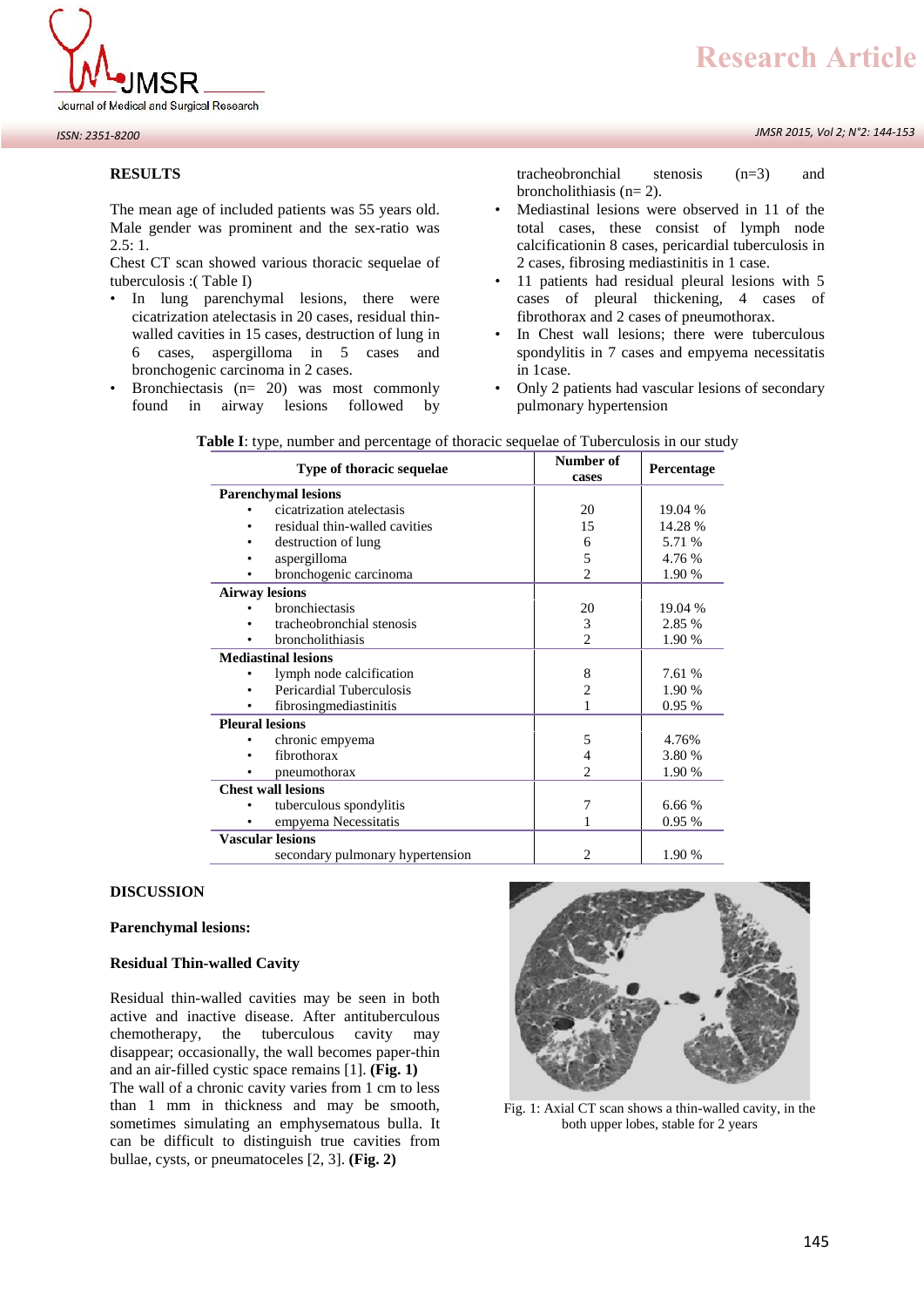

Journal of Medical and Surgical Research

#### *ISSN: 2351-8200*

*JMSR 2015, Vol 2; N°2: 144-153*



Fig. 2: High-resolution CT scan shows a thin-walled cavity, in the right lower lobe, which was stable for 3 years

## **Cicatrization and Destruction of lung**

Cicatrization atelectasis is a common finding after post primary tuberculosis. Up to 40% of patients with post primary tuberculosis have a marked fibrotic response, which manifests as atelectasis of the upper lobe, retraction of the hilum, compensatory lower lobe hyperinflation, and mediastinal shift toward the fibrotic lung [1, 4]. (**Fig. 3)**

A non-specific radiologic pattern of fibrosis consisting of parenchymal bands, fibrotic nodules and cavities, or traction bronchiectasis is occasionally encountered [5]. (**Fig. 4**)

Complete destruction of a whole lung or a major part of a lung is not uncommon in the end stages of tuberculosis. Such damage results from a combination of parenchyma and airway involvement. It may result from a progressive primary infection or from post-primary tuberculosis with a prolonged process of cavitation, spread to new areas, and subsequent fibrosis [6]. (**Fig. 5**).



Fig. 3: High-resolution CT scan shows atelectasis of the right upper lobe (blue arrow), with retraction of the hilum and traction bronchiectasis (red arrow).



Fig. 4: High-resolution CT scan shows parenchymal bands (blue arrow) with traction bronchiectasis (red arrow).



Fig. 5: Contrast-enhanced CT scan shows marked shifting of the mediastinum toward the left side. The left lung is destroyed and contains cavities (blue arrow), with traction Bronchiectasis (red arrow).

#### **Aspergilloma**

The prevalence of aspergilloma associated with chronic tuberculosis has been reported to be 11% [1]. The natural history of aspergilloma is variable. Hemoptysis is the commonest mode of presentation, with an incidence of around 80%, which is life threatening in 30% [7]. Aspergilloma is usually located within a cavity or ectatic bronchus and consists of masses of fungal hyphae admixed with mucus and cellular debris [8,9]. At radiography, a mobile, rounded mass surrounded by a crescentic air shadow is noted inside a lung cavity (Air-crescent sign or Monod sign) (Fig. 6A).CT demonstrates a mobile fungus ball, usually with air interspersed between the masses of mycelia (Fig. 6B, 7). Calcification of the mycelial ball occurs in some case [8, 9]. Thickening of the walls of tuberculous cavities or of the adjacent pleura is reported to be an early radiographic sign [1].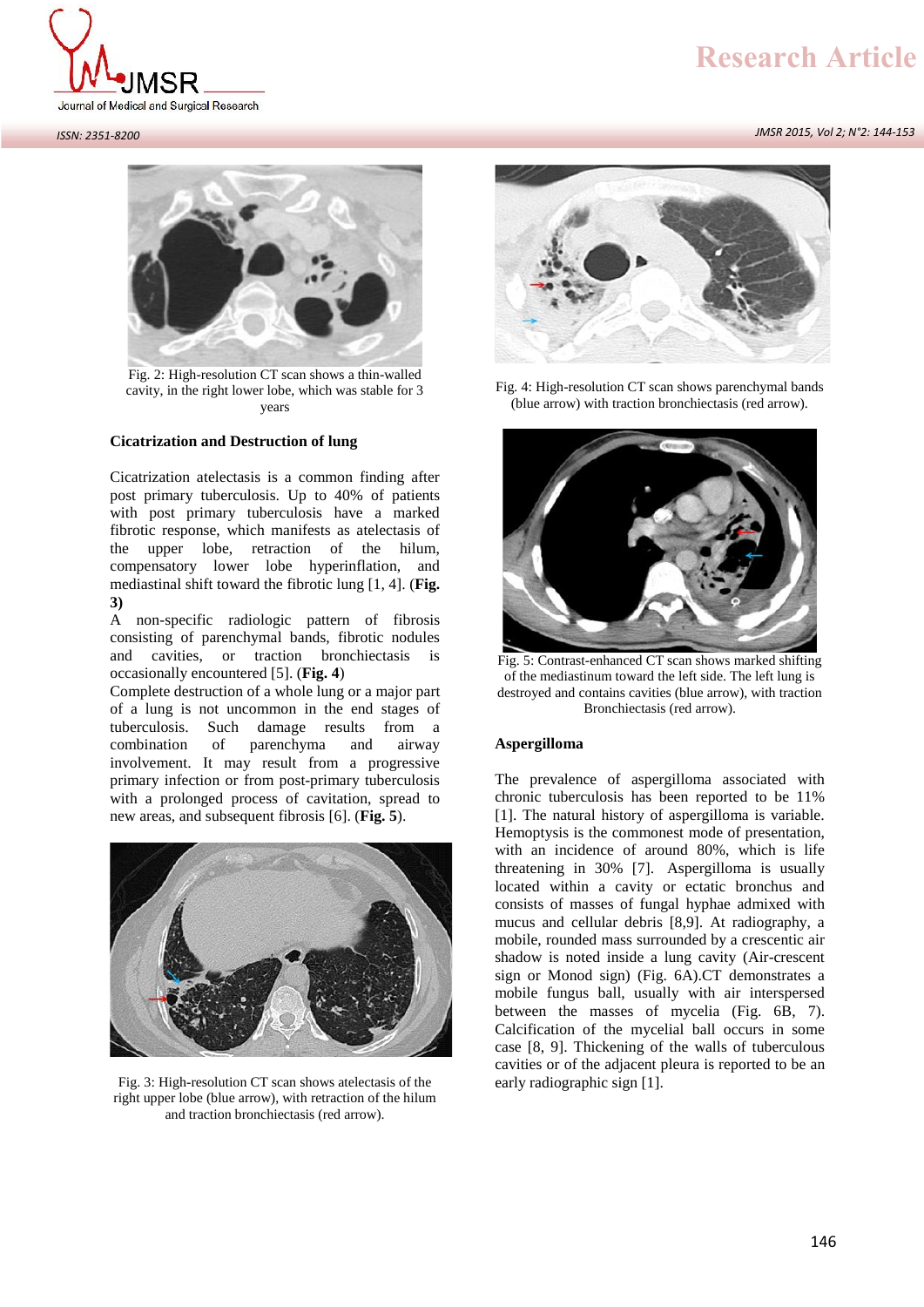*JMSR 2015, Vol 2; N°2: 144-153*



#### *ISSN: 2351-8200*



Fig. 6: Aspergilloma within a cavity in a 45-year-old man. (A) Frontal scout view of the chest shows a mass of soft-tissue opacity (red arrow) with an air-crescent sign (blue arrow) in the left upper lobe. (B) Contrast-enhanced CT scan shows a low attenuation soft-tissue mass (red arrow) within the cavity, along with the air-crescent sign (blue arrow).



Fig. 7: Aspergilloma within a cavity in a 53-year-old man. Axial and coronal CT scan show cavity with a central soft tissue attenuating rounded mass (red arrow) surrounded by a Monod sign (blue arrow).

# **Bronchogenic carcinoma**

Bronchogenic carcinoma and pulmonary tuberculosis often coexist, creating a difficult diagnostic problem. Manifestations of carcinoma may be obscured or misinterpreted as progression of tuberculosis.

Tuberculosis may favor the development of bronchogenic carcinoma by local mechanisms (scar cancer), or tuberculosis and carcinoma may be coincidentally associated. In addition, carcinoma may lead to reactivation of tuberculosis, both by eroding into an encapsulated focus and by decreasing the patient's resistance [10, 11]. (Fig. 8)



Fig. 8: Bronchogenic carcinoma with postprimary tuberculosis. Contrast-enhanced CT scan shows a lobulated mass in the apical segment of the right lower lobe (red arrow).

#### **Airway Lesions**

### **Bronchiectasis**

Bronchiectasis may develop as a result of tuberculous involvement of the bronchial wall and subsequent fibrosis. Bronchiectasis is seen in 30%-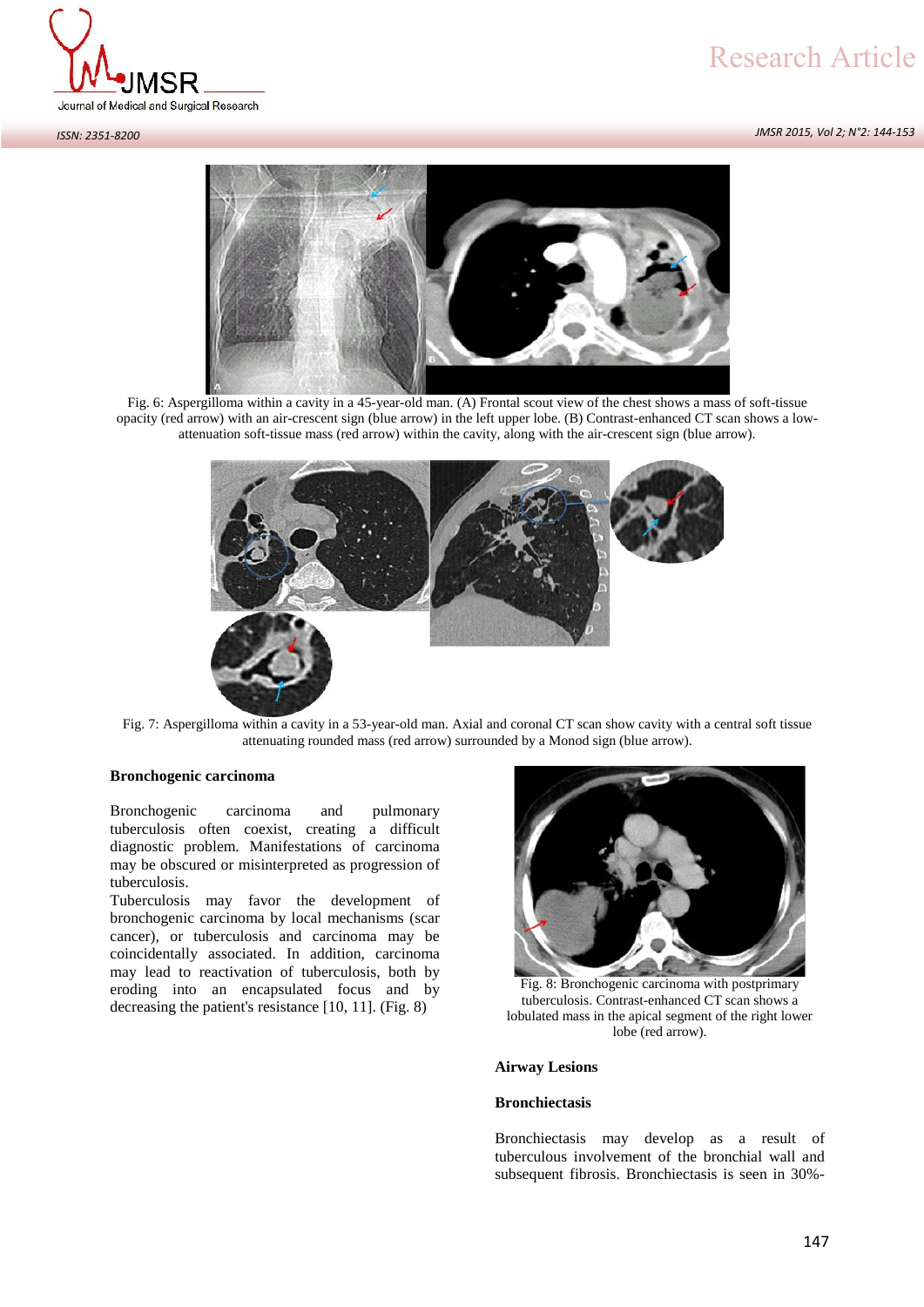

#### *ISSN: 2351-8200*

60% of patients with active post-primary tuberculosis and in 71%-86% of patients with inactive disease at highresolution CT [12, 13]. Commonly, it occurs by destruction and fibrosis of the lung parenchyma with secondary bronchial dilatation (traction bronchiectasis) [1, 12, 14] **(Fig. 3, 5, 9),** but it may also be due to central bronchostenosis and distal bronchial dilatation [15]. Bronchiectasis located in the apical and posterior segments of the upper lobe is highly suggestive of a tuberculosis origin. When multiple cavities are<br>encountered, the possibility that cystic encountered, the possibility that cystic bronchiectasis is present in addition to necrotic cavities, must be considered [1, 12, 14]. **(Fig. 10)**



Fig. 9: Traction bronchiectasis in a 69-year-old man. Axial CT scan shows dilatation of bronchi (red arrow) within the right upper lobe with diffuse parenchymal fibrosis (blue arrows) and calcified pleural plaques (white arrow).



Fig. 10: Traction bronchiectasis in a 49-year-old man. Axial CT scan shows cystic bronchiectasis (red arrows) within the right upper lobe.

# **Tracheobronchial Stenosis**

Tracheobronchial stenosis is not a frequent complication of pulmonary TB. Factors in pathogenesis include implantation of mycobacteria in the airway from a parenchymal lesion, direct *JMSR 2015, Vol 2; N°2: 144-153*

infiltration from an adjacent node, and peri bronchial extension through lymphatic drainage or haematogenous spread. Stenosis may arise from extrinsic compression, from enlarged peri-bronchial lymph nodes or from excessive inflammatory and fibrous reaction affecting the airway wall [16].

The CT findings include concentric narrowing of the lumen, uniform thickening of the wall, and involvement of a



Fig. 11: Tracheobronchial stenosis in a 45-year-old man. Contrast-enhanced CT scan shows concentric narrowing of the left main bronchus (red arrow) with uniform thickening of the wall.

#### **Broncholithiasis**

Broncholithiasis is an uncommon complication of pulmonary tuberculosis and is defined as the presence of calcified or ossified material within the lumen of the trachea-bronchial tree. Presented symptoms may include cough, hemoptysis, wheezing, or evidence of recurrent pneumonia (18]. (Fig. 12, 13)



Fig. 12: Broncholithiasis in a 48-year-old man. Axial CT scan (mediastinal windowing) shows a broncholiths (red arrows) within bronchus in the right lower lobe**.**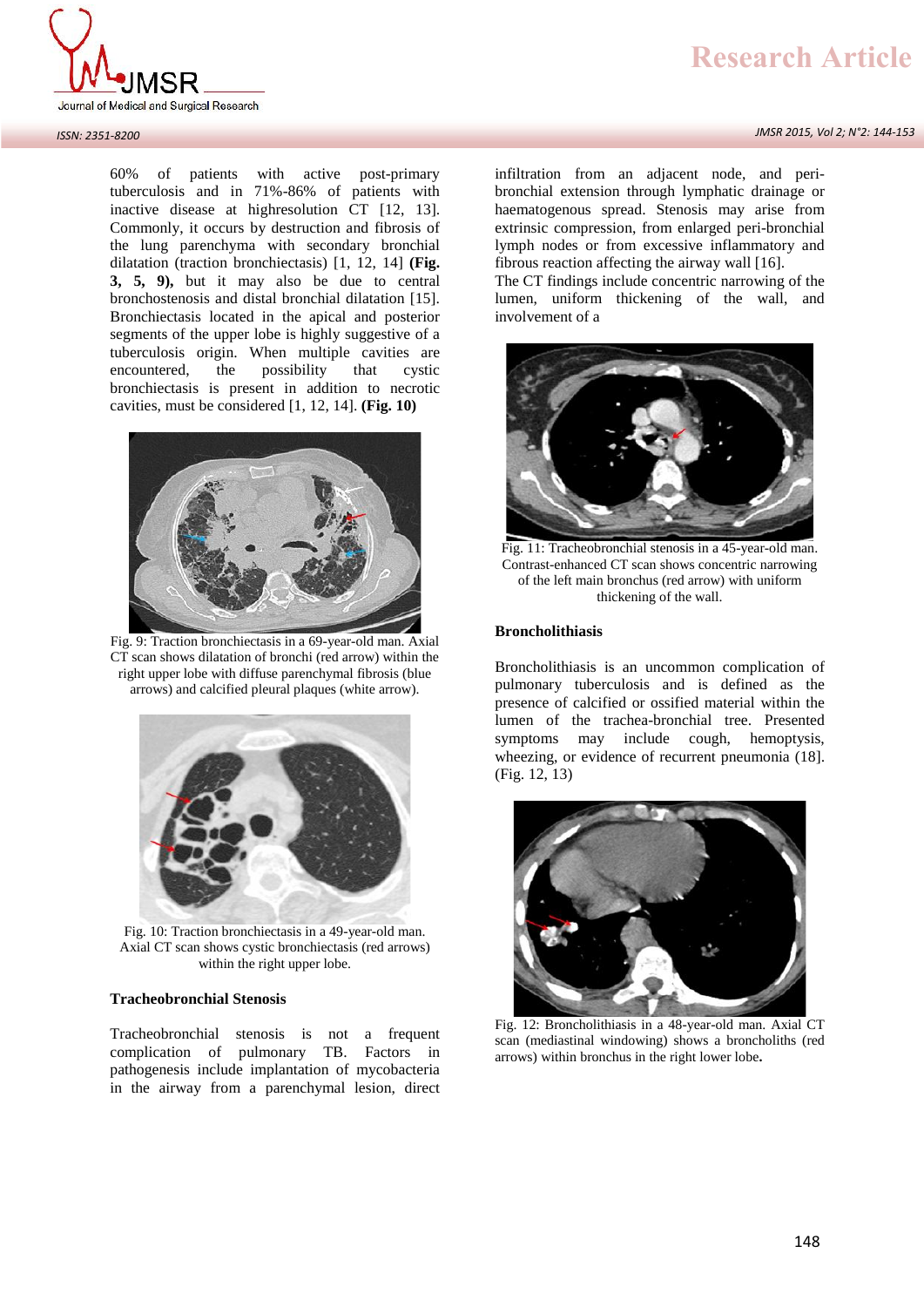

*JMSR 2015, Vol 2; N°2: 144-153*



Fig. 13: Broncholithiasis in a 45-year-old man. Axial and coronal CT scan (lung windowing) show a broncholith in segmental bronchus (red arrow) within the right upper lobe

## **Vascular lesions:**

# **Hypertrophied bronchial arteries**

Bronchial arteries may be enlarged in bronchiectasis associated with tuberculosis or in parenchymal tuberculosis itself [19].

In patients with bronchiectasis, nodular and tubular structures with an appearance unlike that of lymph nodes or normal vessels in the mediastinum and around the central airway on high-resolution CT scans are suggestive of hypertrophied bronchial arteries.Recognition of this finding is important so that the bronchoscopist will not biopsy the hypertrophied bronchial arteries protruding into the airway lumen [19].

## **Rasmussen aneurysm presenting with haemoptysis**

Rasmussen aneurysm is a rare phenomenon caused by weakening of the pulmonary artery wall from adjacent cavitary tuberculosis. Hemoptysis is the usual presenting symptom and may be lifethreatening when it is massive (20].

There is progressive weakening of the arterial wall which occurs as granulation tissue replaces both the adventitia and the media. This is, then, gradually replaced by fibrin, resulting in thinning of the arterial wall, pseudo aneurysm formation, and subsequent rupture with haemorrhage[20].

## **Secondary pulmonary hypertension (PH) (Fig. 14)**

The mechanism of development of PHT in treated TB patients is thought to result from residual pulmonary structural damage and pulmonary function abnormalities leading to gas exchange abnormalities and chronic hypoxia [9, 18]. It has also been suggested that repeated secondary respiratory tract infections, caused by residual chest x-ray abnormalities, play an important role in the pathogenesis of PH in treated TB patients [21]. Though there is not a unique subgroup within the PH classification system, TB-associated PH is similar to group 3 of PH disorders [22].



Fig. 14: Secondary pulmonary hypertension in a 44-year old man who was treated for pulmonary tuberculosis. Axial CT scan shows dilatation of the pulmonary artery with interlobular septal thickening (red arrows) and pleural effusion (blue arrow).

## *Mediastinal lesions:*

## **Lymph Node Calcification**

Tuberculous mediastinal lymphadenitis is a frequent manifestation of primary pulmonary tuberculosis. It is caused by the formation of tuberculous caseating granulomas in lymph nodes, which more commonly involves the right side. In the active stage, the nodes have central low attenuation and peripheral rim enhancement at CT, which correspond to caseation or liquefaction necrosis and granulation tissue with inflammatory hypervascularity, respectively, at pathologic analysis. With treatment, the nodes change in appearance, first becoming homogeneous and finally disappearing or resulting in a residual mass composed of fibrotic tissue and calcifications without low-attenuation areas[23, 24].**(Fig. 15)**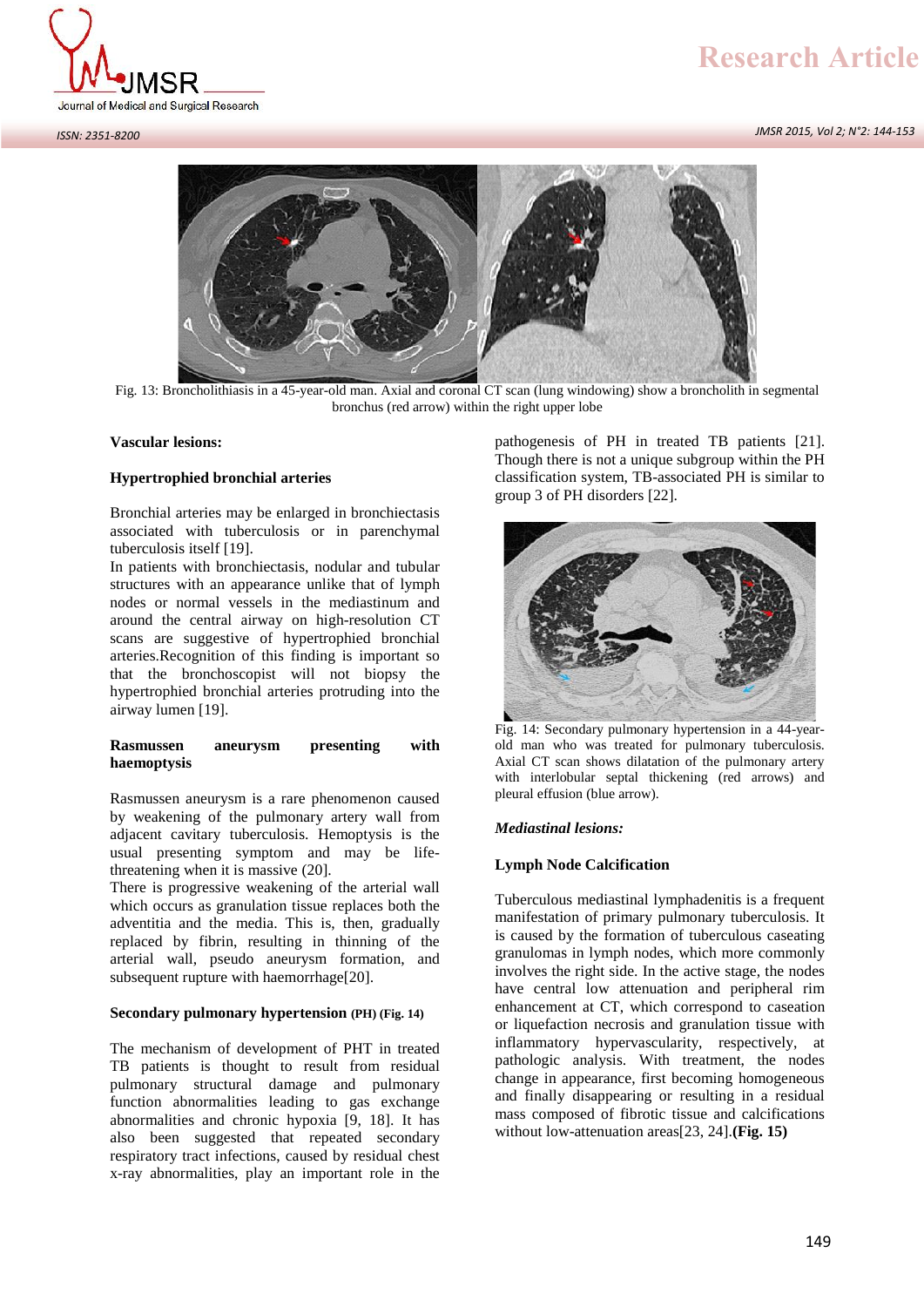*JMSR 2015, Vol 2; N°2: 144-153*





Fig. 15: Lymph node calcification in a 39-year-old man who was treated for primary pulmonary tuberculosis. Unenhanced CT scan shows a hilar (white arrows) and subcarinal (red arrow) lymph nodes with calcification.

# **Pericardial Tuberculosis**

Tuberculous pericarditis is reported to complicate up to 1% of cases of tuberculosis [25]. Pericardial involvement is commonly caused by extra-nodal extension of tuberculous lymphadenitis into the pericardium.The pericardium can also be involved in miliary spread of the disease. At CT, lymphadenopathy and pericardial thickening with or without effusion may be seen [6]. (Fig 16)

Constrictive pericarditis occurs in about 10% of patients with tuberculous pericarditis. It is characterized by fibrous or calcific constrictive thickening of the pericardium, which prevents normal diastolic filling of the heart [26].



Fig. 16: Tuberculous pericarditis in a 45-year-old man. (A] Contrast-enhanced CT scan shows slight thickening of the pericardium (white arrows) with a marked amount of fluid in the pericardial cavity (arrowhead). (B) Contrast-enhanced CT scan shows enlarged lymph nodes (arrows) in the right lower paratracheal (red arrow) and Para-aortic (blue arrow)

#### **Fibrosing Mediastinitis**

Tuberculous mediastinitis (defined as infection and abscedation of mediastinal fatty tissue is extremely rare. In the actual era of antituberculous chemotherapy there are only few cases reported in the recent English-language literature [27]; it progresses insidiously and may result in mild symptoms, including cough and low-grade fever, and symptoms due to compression of the superior vena cava, esophagus, and tracheobronchial tree [28].

The CT findings include a mediastinal or hilar mass, calcification in the mass, trachea-bronchial narrowing, pulmonary vessel encasement, superior vena cava obstruction, and pulmonary infiltrates [28].**(Fig. 17)**



Fig. 17: Fibrosing mediastinitis in a 47-year-old woman. Axial contrast-enhanced CT scan shows a soft-tissue infiltration adjacent to the trachea and the aorta (red arrow), containing calcification (white arrow).

#### **Pleural lesions:**

#### **Chronic Empyema**

Pleural infection is usually caused by rupture of a sub-pleural caseous focus into the pleural space; less commonly, it is caused by hematogenous dissemination and contamination by adjacent infected lymph nodes. Tuberculous pleurisy progresses to become chronic tuberculous empyema, which may be defined as persistent, grossly purulent pleural fluid containing tubercular bacilli. In chronic tuberculous empyema, CT scans show a focal fluid collection with pleural thickening and calcification and with or without extra-pleural fat proliferation [29]. **(Fig. 18)**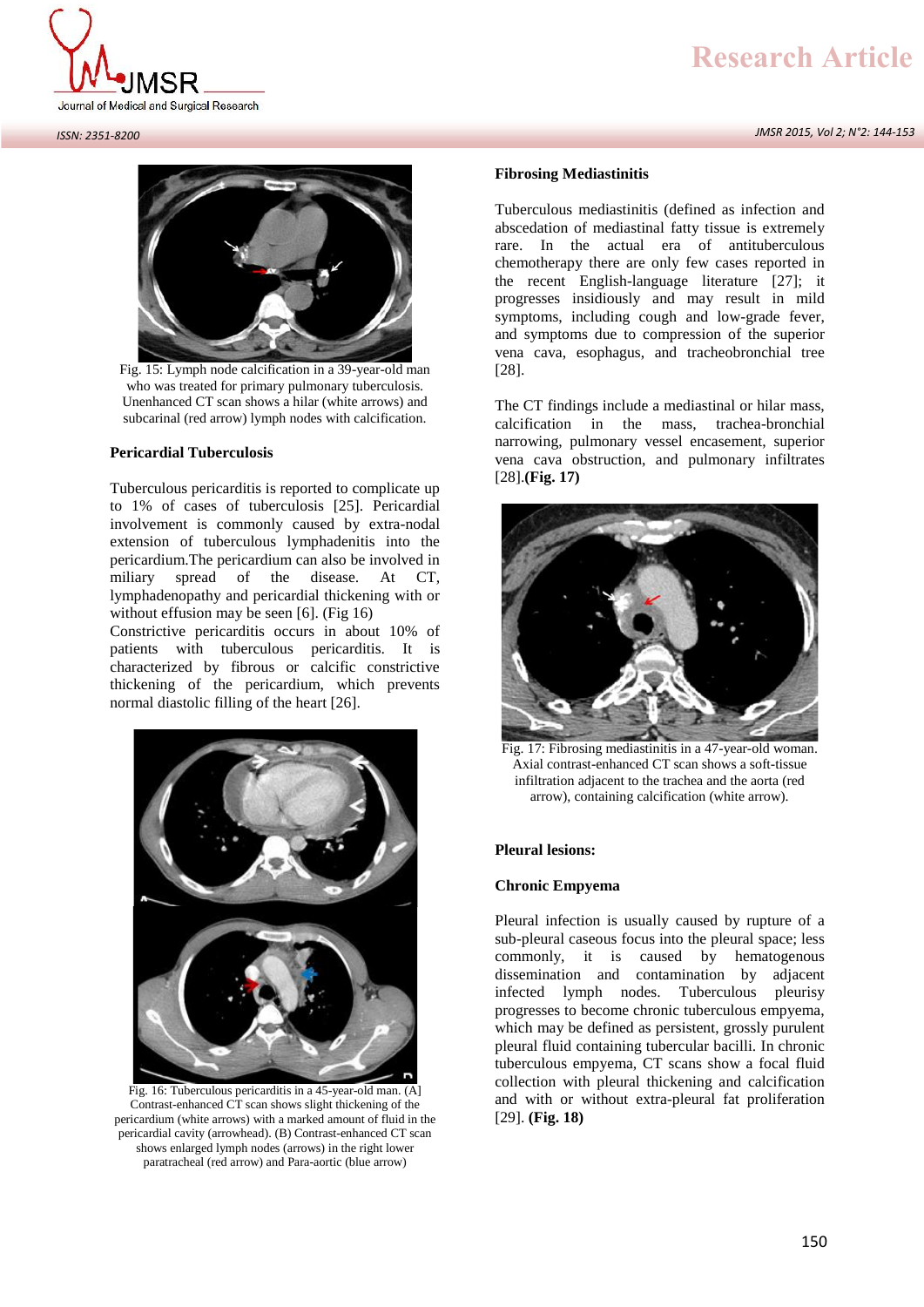

#### *JMSR 2015, Vol 2; N°2: 144-153*

*ISSN: 2351-8200*



Fig. 18: Chronic empyema, fibrothorax and pneumothorax in a 42-year-old man. Axial contrast-enhanced CT scan shows a fluid collection (red arrows) in the left hemithorax with visceral and parietal pleural thickening and calcification (blue arrow) relevant to chronic empyema and fibrothorax. There is pleural thickening with calcification and pneumothorax in the left hemithorax (white arrow).

# **Fibrothorax**

Pleural thickening and fibrothorax tuberculous pleurities often leave sequelae ranging from minimal pleural thickening, seen as obliteration of the costophrenic sulcus, to severe thickening, seen as fibrous tissue and calcification encompassing and restricting the lung and referred to as fibrothorax. Fibrothorax may be associated with extensive volume loss of the ipsilateral lung and even with ventilatory impairment**.** On radiography and CT, evidence of underlying parenchymal disease, extensive calcification of the fibrothorax, and unilateral involvement are strongly suggestive of previous tuberculosis [30].Fig. (18, 19)



Fig. 19: Fibrothorax in a 50-year-old man. Axial contrast enhanced CT scan shows visceral and parietal pleural thickening with calcification in the left hemithorax (red arrows). There are mediastinal lymph nodes (blue arrow).

#### **Pneumothorax**

Pneumothorax, secondary to tuberculosis, often heralds severe and extensive pulmonary involvement by the infectious process and the onset of bronchopleural fistula and empyema. It occurs in approximately 5% of patients with post-primary

tuberculosis. The pathogenesis involves pleural caseous infiltrates that undergo liquefaction resulting in pleural necrosis and rupture. If any apical abnormality is seen after reexpansion of a spontaneous pneumothorax, active tuberculosis should be considered [31, 32]. **(Fig. 18, 20)**



Fig. 20: Hydropneumothorax in a 50-year-old man after antituberculous chemotherapy. Axial CT scan shows areas of consolidation in left upper lobe (red arrow). A hydropneumothorax is noted in the left hemithorax (blue arrow) and was treated with insertion of a thoracostomy tube [white arrow).

# **Chest Wall Lesions:**

#### **Empyema Necessitatis**

Empyema necessitatis, another well- known, is formed by breakage of the tuberculous empyema through the parietal pleura for spontaneous discharge of its contents. The most common site of empyema necessitates is subcutaneous tissue of the chest wall, but other sites include the esophagus, breast, retroperitoneum, flank, groin, pericardium, and vertebral column. CT findings include well demarcated, thick- walled fluid collections in intrathoracic and extra-thoracic locations. A fistulous track between a pleural fluid collection and an extrathoracic fluid collection is often revealed on CT [33]. (Fig. 21)



Fig. 21: Chest wall abscess in a 47-year-old man. Contrast enhanced CT scan shows a mass with low attenuation and peripheral enhancement in the anterior chest wall (red arrow). The abscess has an intracostal portion (blue arrow). Excision of the mass was performed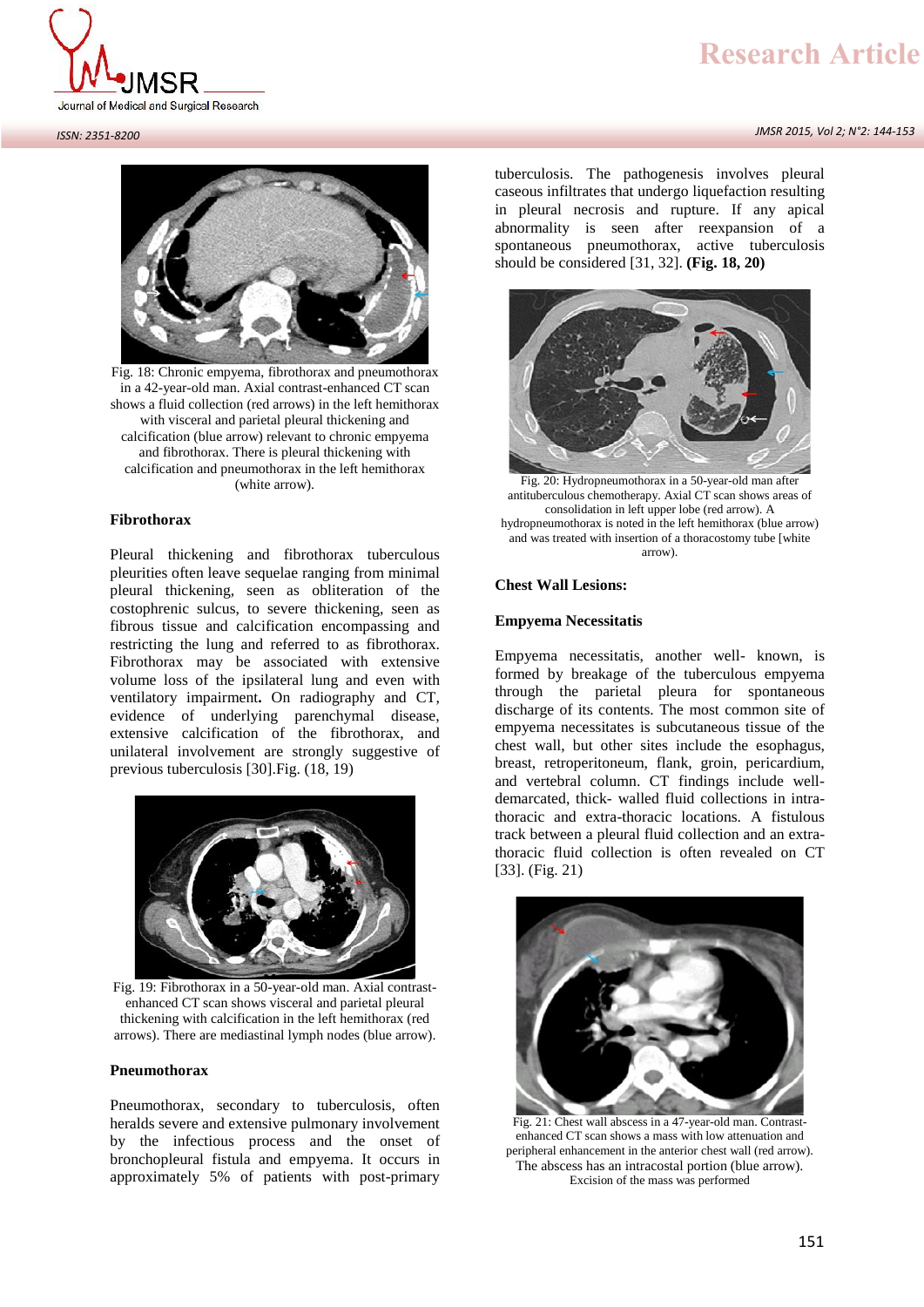

#### *ISSN: 2351-8200*

## **Tuberculous Spondylitis**

Tuberculous spondylitis is caused primarily by hematogenous spread of pulmonary infection and most commonly affects the lower thoracic and upper lumbar spine. The early radiographic manifestations of spinal involvement consist of irregularity of the vertebral end plates, decreased height of the intervertebral disk space, and sclerosis of the adjacent bone. With progression of disease, there is a tendency toward anterior wedging of the vertebral body, leading to kyphosis and development of a paravertebral abscess. CT scan demonstrates paravertebral abscesses with peripheral rim enhancement and low-attenuation centers after enhancement [34, 35]. (Fig.22)

MRI is preferred to plain radiography, CT, and nuclear medicine studies in detecting abnormalities of the bone marrow and soft tissues because it is more sensitive[36, 37].

Changes in both T1- and T2-weighted images are mainly due to the increased water content early detection of the pathological process [38].

The MR appearances of spinal tuberculosis are of high signal intensity on T2 and STIR sequences and low signal on T1 weighted sequences. On T1 weighted gadolinium enhanced sequences the abscess walls enhance uniformly and brightly; central necrosis is depicted as low signal intensity [39- 41]. (Fig. 23)



Fig. 22: Tuberculous Spondylitis in a 37-year-old man. Contrast-enhanced CT scan demonstrates collapse of T10 vertebral body (blue arrow) with paraspinal abscess (red arrow).



Fig. 23: Tuberculous spondylodiscitis in a 47-year-old man. MRI shows a partial destruction of T3-T4 vertebral bodies (blue arrows) with heterogeneous enhancement after gadolinium administration. Abscess is present in T3-4 disk space (red arrow) extending to paraspinal (yellow arrow) and anterior epidural spaces (green arrow).

#### **CONCLUSION**

In spite of all advances in anti-tuberculosis therapy, pulmonary tuberculosis can still originate important thoracic sequelae involving the lungs, airways, vessels, mediastinum, pleura, and chest wall.

It is imperative that radiologists and clinicians understand the spectrum of these sequelae and complications to facilitate diagnosis.

# **REFERENCES**

1. Fraser RS, Muller NL, Colman N, Pare PD. Diagnosis of diseases of the chest. 4th ed. Vol 2. Philadelphia, Pa: Saunders, 1999; 798–873.

- 2. Winer-Muram HT, Rubin SA. Thoracic complicationsof tuberculosis. J Thorac Imaging 1990; 5: 46–63.
- 3. Luis Curvo-Semedo et al. Tuberculosis of the chest. European Journal of Radiology 2005;55: 158-172
- 4. Palmer PES. Thoracic tuberculosis. SeminRoentgenol1979; 14:204–243.
- 5. Im JG, Webb WR, Han MC, Park JH. Apicalopacity associated with pulmonary tuberculosis: highresolution CT findings. Radiology 1991; 178: 727– 731.
- 6. Lee KS, Song KS, Lim TH, Kim PN, Kim IY,Lee BH. Adult-onset pulmonary tuberculosis: findings on chest radiographs and CT scans. Am J Roentgenol 1993; 160:753– 758.